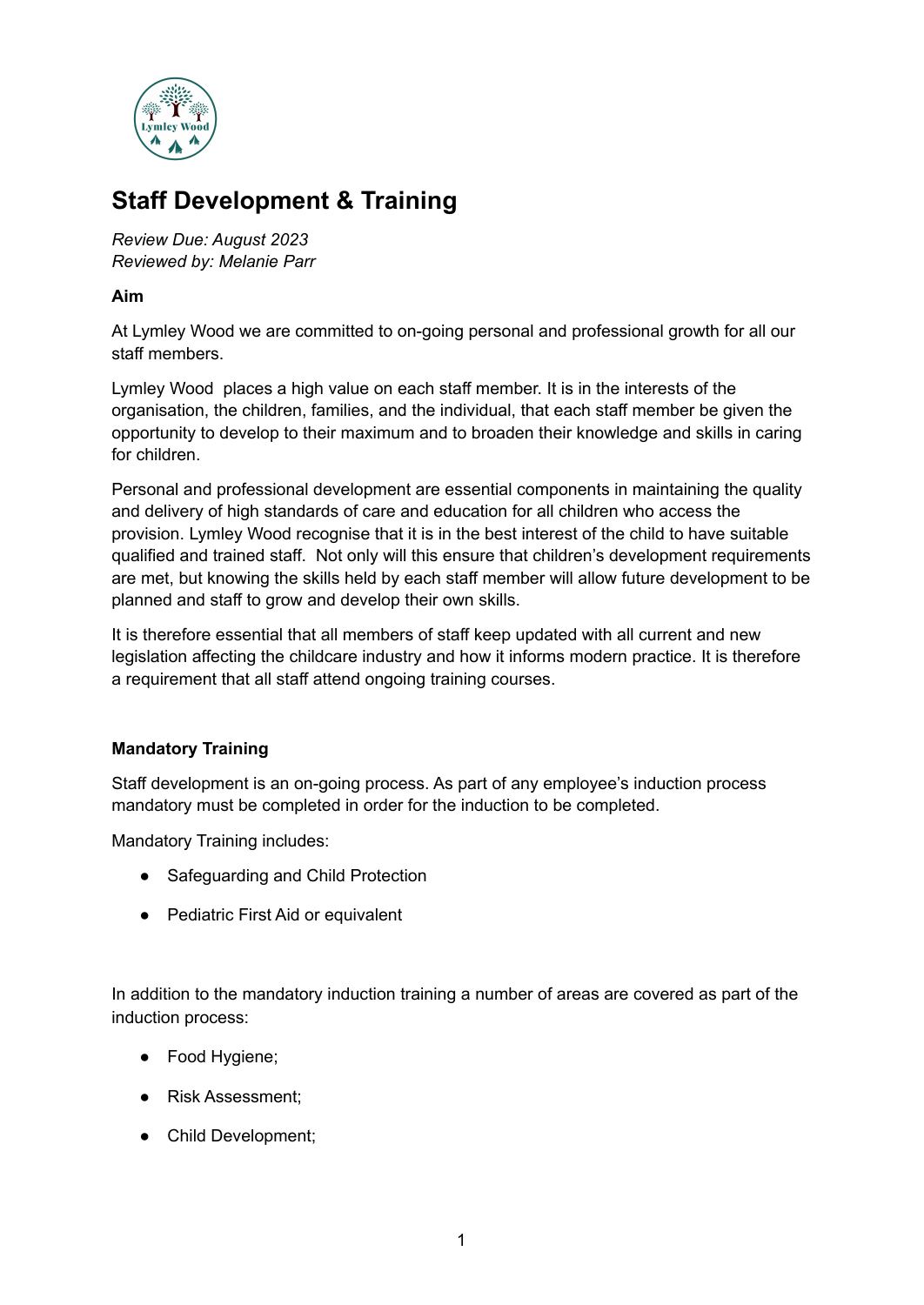

- Toileting and Nappy change procedures
- Understanding Role and Responsibilities;
- Equal Opportunities Policy;
- Health and Safety
- Emergency and Fire Procedures
- High and low ropes (as appropriate to role)
- Pedagogy training on the Lymley Wood forest School principles to cover observation, assessment and planning.

These training modules are carried out within the first 6 months of employment and most of which are then updated annually.

Training is organised by the managing Director to reflect on any legislative requirements and any other reason deemed necessary by the management of Lymley Wood. The training is then designed to fulfil the needs for the individual, the team and the organisation.

To facilitate the development of staff we:

- act as role models for staff as well as coaching and leading. We offer encouragement and support thus promoting high morale and motivation;
- promote teamwork through ongoing communication, involvement and ensuring that a no blame culture is adopted. This allows all staff to discuss mistakes openly and learn from them – thus enhancing nursery practice;
- provide opportunities for increased responsibility in a supportive environment for staff members who show willingness and have the necessary skills and expertise. The recognition of trust in their ability promotes confidence;
- encourage each staff member to contribute ideas for change within the nursery. We hold regular staff meetings and team meetings to develop these ideas, discuss strategy, policy and curriculum planning. Informal meetings are held daily with a weekly formal meeting;
- encourage staff to further their experience and knowledge by attending relevant external training courses;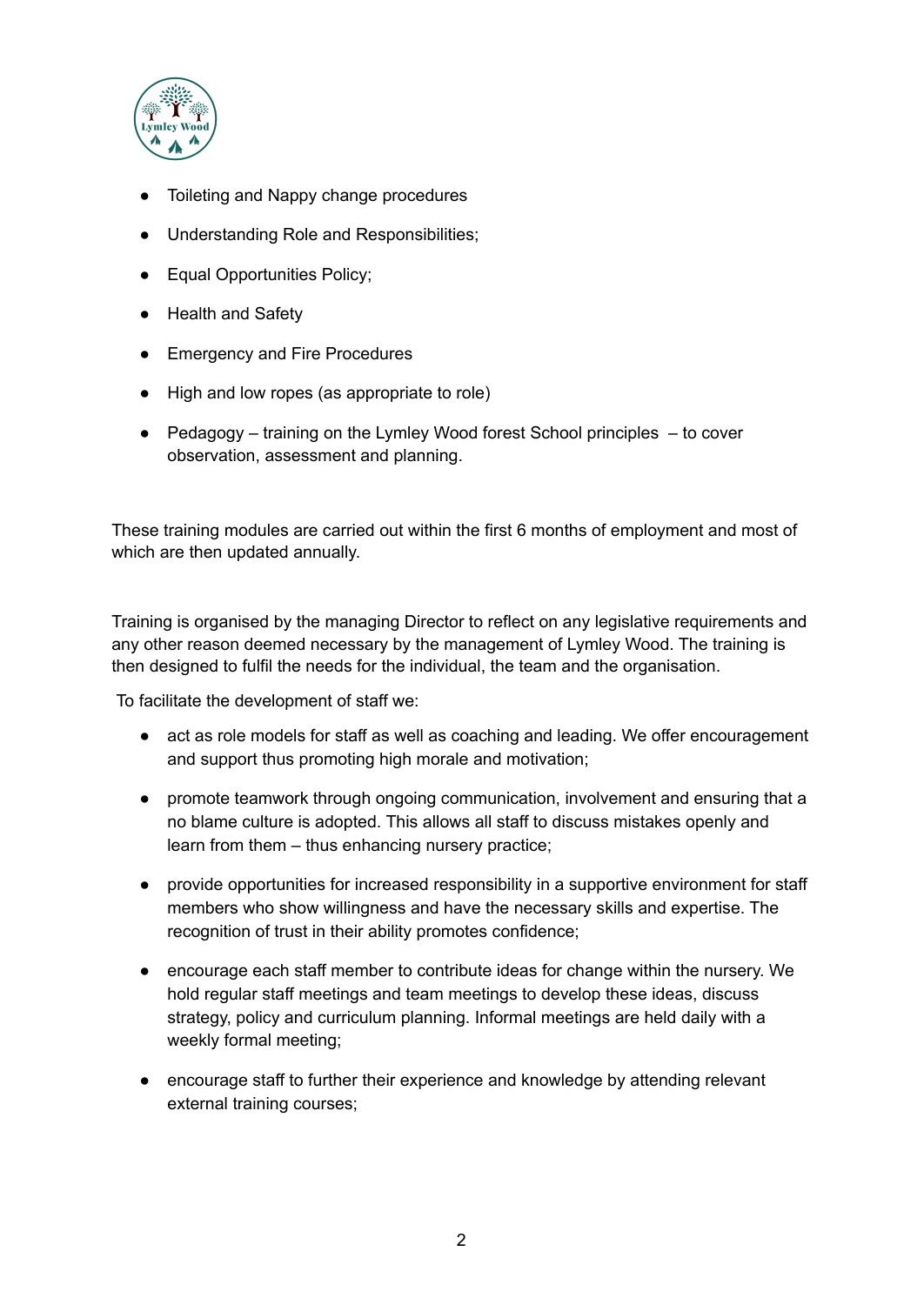

- encourage staff to pass on their knowledge, both to those who are less experienced and to disseminate knowledge gained at external training to all staff within the nursery. Staff are expected to share information at staff meetings;
- provide regular in-house training relevant to the needs of the staff within the organisation
- carry out on-going supervision with all staff;
- promote a positive learning culture within the setting;
- delegate responsibilities according to an individual's expertise;
- cascade information and hold regular internal training events;
- carry out training needs analysis for:
	- o all individual staff;
	- o the team as a whole; and
	- o the organisation
- carry out full evaluations of all training events and use these to evaluate the training against the aims set to enable the development of future training programs to improve effectiveness and staff learning;
- provide inductions to welcome all new staff and assign a 'work-buddy' to coach and support new staff;
- offer ongoing support and quidance:
- offer to staff varied information sources including national publications and literature.

### **Appraisal Procedure**

Annual staff appraisals are carried out, on any employed staff followed by a mid -year review. Objectives are identified and action plans for individual staff members are set out. Training is sourced according to individual needs.

Freelance staff are also offered the opportunity for regular supervision with their manager